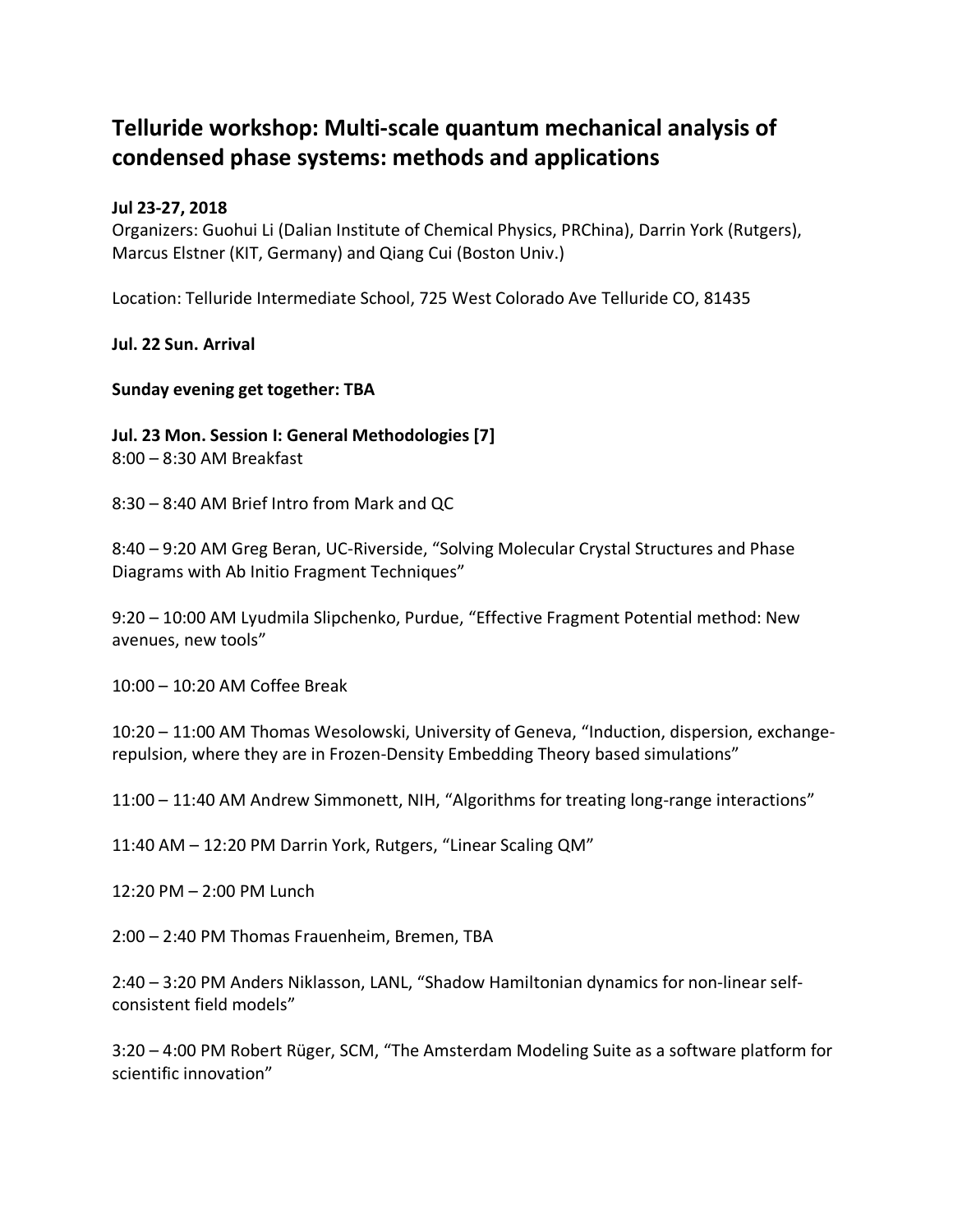#### **Jul. 24 Tues. Session II: Excitation and Transport [5]**

8:00 – 8:30 AM Breakfast

8:30 – 9:10 AM Thomas Niehaus, Lyon, "Towards thermoelectricity with DFTB - Accuracy of phonon band structures"

9:10– 9:50 AM Zhigang Shuai, Tsinghua, "Combined TD-DMRG/TD-HF approach to electronic and optical processes in molecular aggregates"

9:50-10:10 AM Coffee Break

10:10 – 10:50 AM Alexander Humeniuk, Wuerzburg University, "Non-adiabatic molecular dynamics with long-range corrected tight-binding DFT"

10:50 – 11:30 AM Sergei Tretiak, LANL, "The NEXMD computational framework for nonadiabatic excited state dynamics in large molecules"

11:30 – 12:10 PM Chi Yun Yam, Beijing Computational Science Research Center, "Quantum Mechanical Simulations of Light Emission in Nanoscale Devices"

#### **Afternoon: Lunch, Hiking**

**6:30 PM Town talk (Telluride Conference Center in Mountain Village)** – "Geo-Engineering a Climate Change Solution", Frank N Keutsch, Professor of Chemistry and Chemical Biology, Harvard University

#### **Jul. 25 Weds. Session III: DFTB developments [8]**

8:00 – 8:30 AM Breakfast

8:30 – 9:10 AM Honza Rezac, Prague, "Modelling biomolecules with approximate QM methods: non-covalent interactions and beyond"

9:10 – 9:50 AM Marcus Elstner, KIT, "Machine learning potentials and weak interactions in DFTB"

9:50 – 10:10 AM Coffee Break

10:10 – 10:50 AM Ben Nebgan, LANL, "Machines learning quantum chemistry: potentials, properties, and p-orbitals"

10:50 – 11:30 AM Goldman Nir, LLNL, "Use of Many-body Force-fields to Accelerate Quantum Simulations of Reactive Materials"

11:30 – 12:10 PM Maja Gruden, Belgrade, "Spinning around in TM chemistry"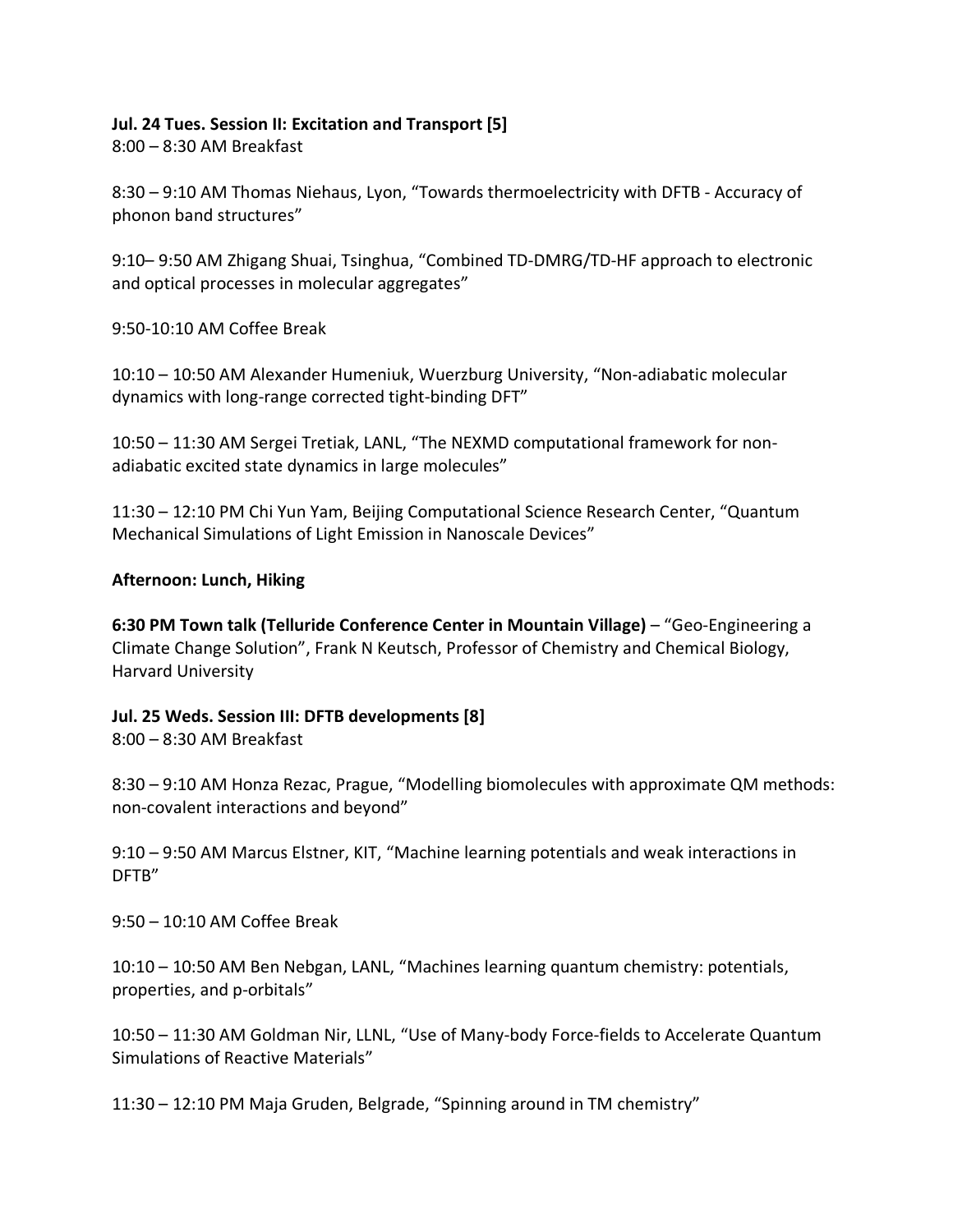#### 12:10 – 2:00 PM Lunch

2:00 – 2:40 PM Ben Hourahine, University of Strathclyde, "Alternative solvers in DFTB+"

2:40 – 3:20 PM Stephane Irle, ORNL, "Replica-exchange umbrella sampling in FMO-DFTB molecular dynamics: Methods and applications"

3:20 – 4:00 PM Christian Negre, LANL, "Extending Quantum Molecular Dynamics to the Exascale: LATTE, PROGRESS and BML Libraries"

#### **6:00 PM Picnic (Tent behind Middle School)**

**Jul. 26 Thurs. Session IV: Biological Models & Applications [8]** 8:00 – 8:30 AM Breakfast

8:30 – 9:10 AM Heather Kulik, MIT, "Systematic approaches to identifying quantum mechanical effects in enzymatic rate enhancement"

9:10 – 9:50 AM Lu Wang, Rutgers, "Structural Characteristics and Quantum Effects in Biological Short Hydrogen Bonds"

9:50 – 10:10 AM Coffee Break

10:10 – 10:50 AM John Herbert, Ohio State, "Quantum chemistry in arbitrary dielectric environments"

10:50 -11: 30 AM Lee Woodcock, Univ. South Florida, "Obtaining Accurate QM/MM Free Energies Using Novel Sampling and Reweighting Approaches"

11:30 -12:10 PM Guohui Li, DICP, "Polarizable model for lipids and integrated accelerate MD"

12:10 – 2:00 PM Lunch

2:00 – 2:40 PM Kwangho Nam, UT-Arlington, "Multiscale Simulation Studies of Catalytic and Allosteric Mechanisms of Protein Kinases"

2:40 – 3:20 PM Ono Junichi, Waseda, "Divide-and-Conquer density-functional tight-binding molecular dynamics simulations for the primary proton transfer in bacteriorhodopsin"

3:20 – 4:00 PM Qiang Cui, BU, "Update of metal ions with DFTB and application to metalloenzymes"

4:00 PM Coffee and Concluding Discussion.